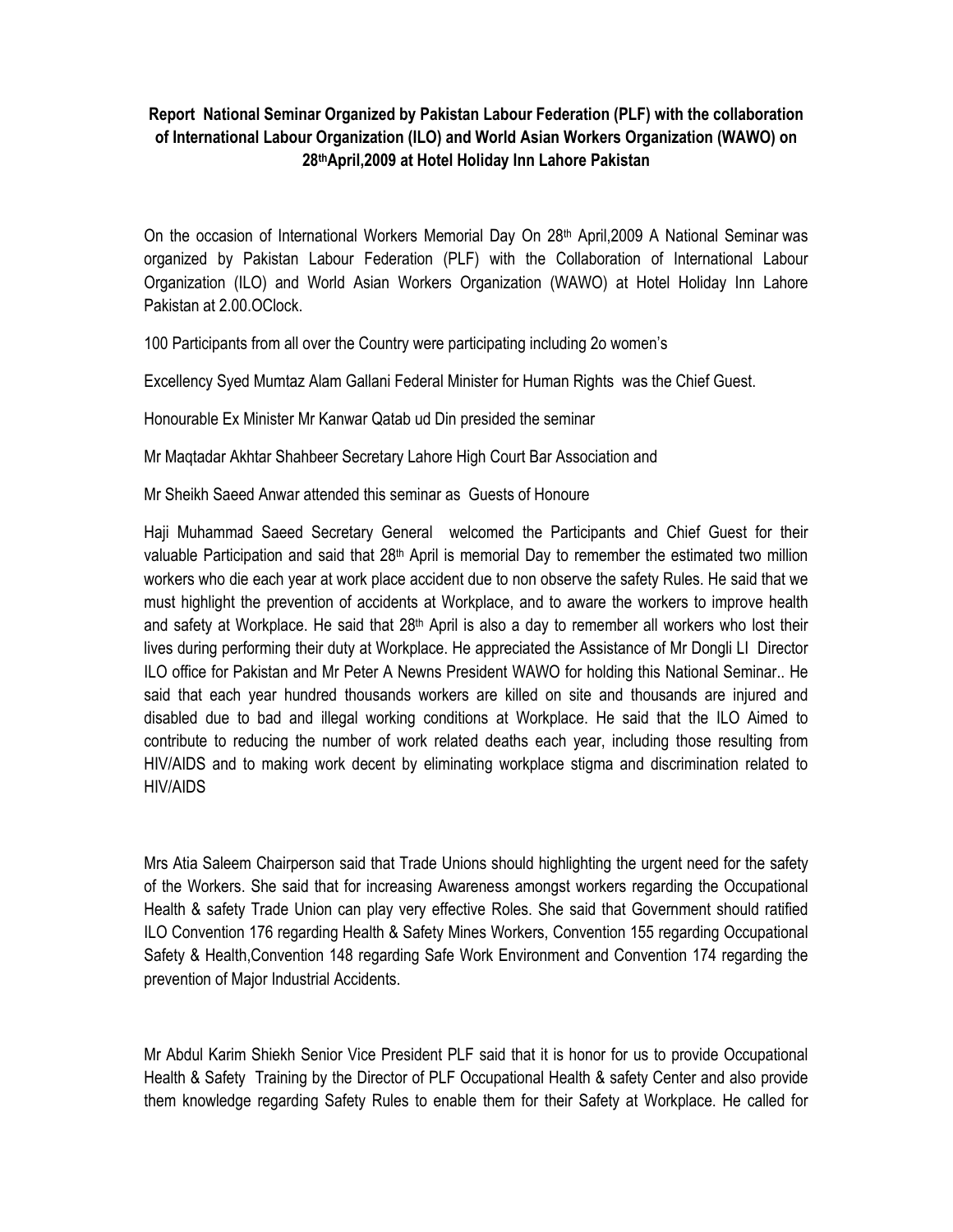assurance of a safe and secure environment for workers.

Rana Muhammad Akram Dy Secretary General demanded the to ratified ILO Convention 176 to safe the Life's of the Mines Workers in Baluchistan

Mr Waheed Ahmad Ch Advocate Legal Advisor PLF said that in 2003 the ILO began to observe World Day stressing the prevention of Accidents and illness at Work. He said that 28<sup>th</sup> April is also day the World Trade Union movement has long associated with commemorating victims of occupational accidents and disease. He said that the Aims of this Seminar is to promote Safe and healthy work place and make decent work

He said that Government should ratified ILO Conventions on Occupational Health & Safety. He said that Trade Unions have a history in the struggle for social and economic rights, equal opportunities and human dignity.

Excellency Chief Guest Syed Mumtaz Alam appreciated the services of ILO for the maintenance of better Tripartite Relations as well as provision of healthy working conditions. He said that Government had very soft corner and love with the Workers Community of Pakistan and to safe the workers from accident at work place and also take a lot of positive measures and also include the Occupational Safety Health in New Labour Policy in the light of ILO Conventions. He assured the participants that for the safety of Workers the Safety Rules should be adopted strictly in all over the Country and Safety Equipment should be provided to all workers. He said that Trade Unions representatives are to be actively involved in all decision-making at every stage of the planning regarding Occupational Health &Safety at Workplace. He appreciated the working of PLF for their services to protect the Workers and appreciated the Assistance of ILO and WAWO for holding this useful type of Seminar. He announced his full cooperation and has said legislation had been proposed for strict enforcement of Safety Rules at the Workplace in the New Labour Policy. He said the Trade Unions Employers and Government required to join hands to prevent accidents at Workplace. Minister said that he will be form a Human Rights Committee at District Level, Regional level, Provincial level, and Central level to watch and stop the victimization of Workers and announced that in all committees two representatives of Pakistan Labour Federation will be nominated as Member

Kanwar Qatab ud Din said that it is the duty of Trade Unions to safe the workers from occupational illness and take necessary action for positive change to make workplace safer and risk free. He appreciated the PLF planning to organize the Seminars at city level, Districts level, Regional level. Provincial and Central level to create awareness amongst the Workers on Safety Rules and announce his full cooperation.

Sheikh Saeed Anwar appreciated the efforts of PLF/ILO/WAWO for Organizing this Seminar on very important issue and to provide information on health and Safety and carry out a health and safety Training Programme He said that in Quetta Baluchistan the Mining workers are facing problems for their safety and the Mining workers are in support of ILO Convention 176.He demanded for the Ratification and implementation of the Safety and Health in Minis Convention and calls upon the ILO to continue to promote ratification

Mr Maqdar Akhtar Shahbeer Secretary Lahore High Court Bar Association said that the purpose of the